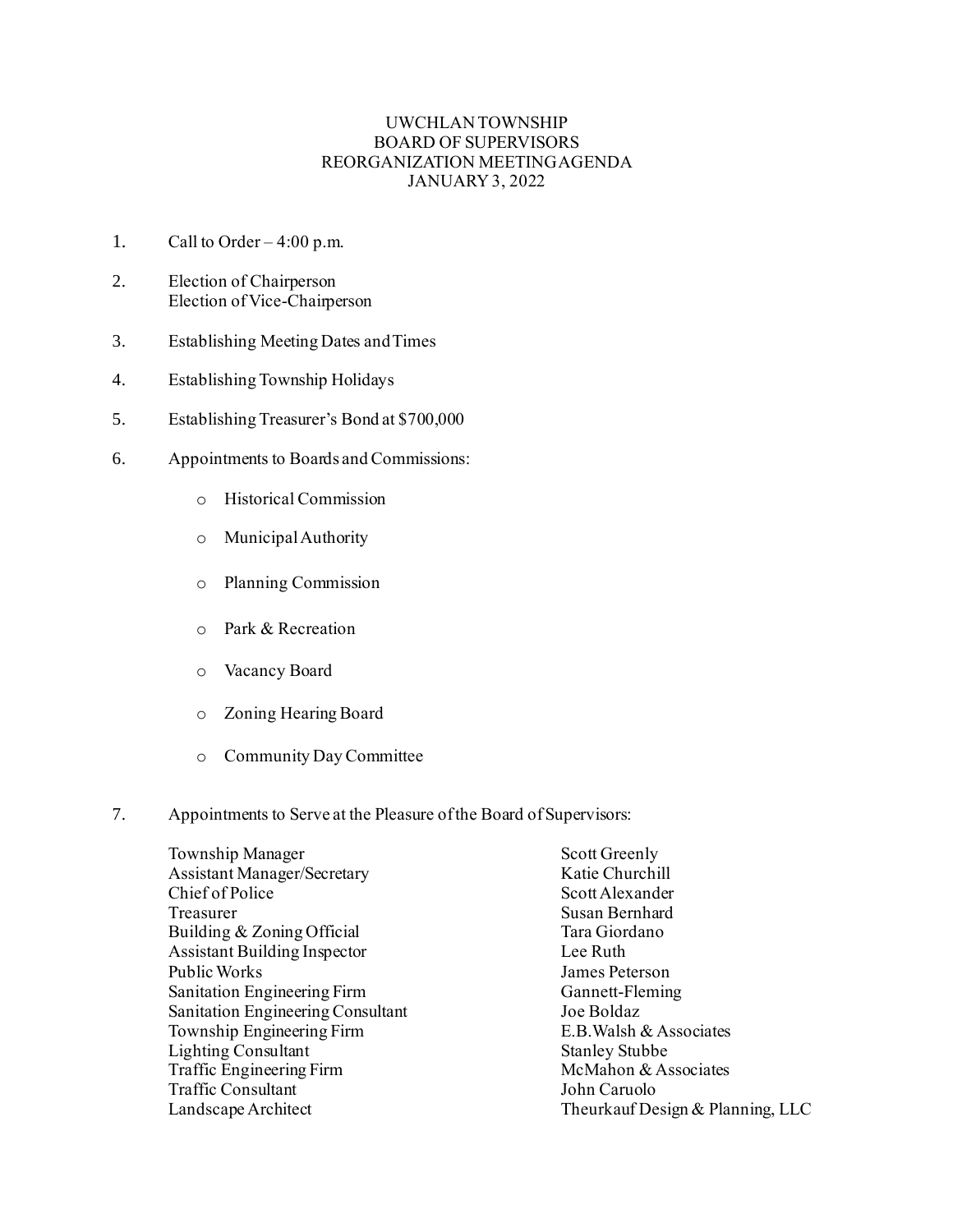Police RTK Counsel Lamb McErlane PC Human Resources Consultant The Roseann McGrath Fire Marshal Michael Holmes Assistant Fire Marshal Lee Ruth Emergency Services Director Michael Holmes DARA Representative Larry Baker<br>
DARC Representative William Fagan DARC Representative LYA Representative Kevin Ryan

8. Designate Banks for Township Depositories:

Citizens Bank TD Bank Wells Fargo Santander Bank  $BR & TRank$  M  $& TRank$ Bank of America PNC Bank First Resource Bank Penn Liberty Bank Fulton Bank Bryn Mawr Trust First Priority Bank Citadel FCU TruMark FCU Victory Bank

9. Investment Firms:

Black Rock Conrad Siegel Great Eastern Management Inc. Morgan Stanley Smith Barney PFM PNC Institutional Investments UBS Financial Services Univest Vanguard

10. Independent Auditor:

Boyer & Ritter

11. Other Business

## ANNOUNCEMENTS:

Electrical Inspector United Inspection Agency Township Solicitor **Mark Freed** – Curtin & Heefner Special Counsel Tom Oeste & Kim Venzie- Buckley Brion Police Special Counsel Chris Gerber, Siana Law, LLP

Meridian Bank PA Treasurer's Investment Trust<br>
PA Treasurer's Investment Trust<br>
Malvern Federal Savings Bank Malvern Federal Savings Bank Key Bank PA Local Government Trust